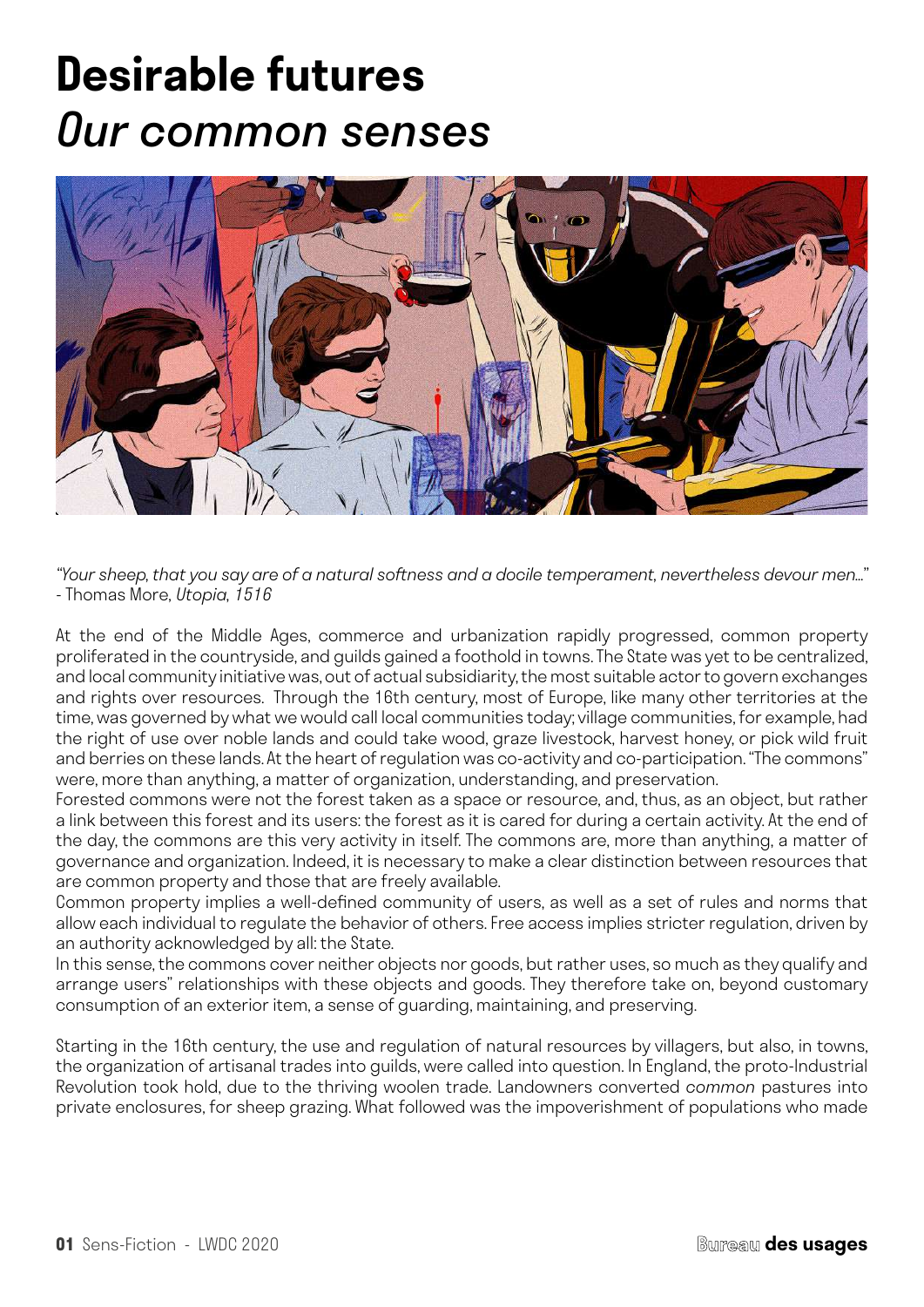

Walls built following the *Enclosure Act,* United-Kingdom.

their living from the concerted use of the commons, and numerous rebellions were suppressed by the authorities, who, in fact, were becoming increasingly centralized at the time. Kett's Rebellion in 1549 assembled 16,000 people, after major victories, including the taking of England's second-largest town at the time; it was broken up by the massacre of 3500 individuals. In the 18th century, the House of Commons voted the *Enclosure Act*, which brought a decisive end to rights of use and the commons. The same happened in Belgium in 1847, where a Law on the Clearing of Uncultivated Lands was adopted, forcing local authorities to privatize all shared lands. It is indeed the political aspect that is of interest here: the right to commons came into conflict with private property as an absolute and exclusive right. Private property, including over assets that could be considered as shared or common, because they were not produced by any man, became the sole standard, to the point of being held up, a few years later, in the French Declaration of the Rights of Man and Citizen in 1789, as a natural, inalienable right, alongside liberty, safety, and resistance to oppression.

## **The tragedy of the commons**

In an influential article published in 1968, American ecologist Garret Hardin asserted that, when several users have access to the same valuable resource, what emerges is a "tragedy of the commons", which no technological solution can resolve. Drawing on the example of pastures to support his thesis, Hardin contended that each farmer would add an additional animal to their herd, as long as it would maximize their own personal interest, neglecting the cost of this activity for other farmers with whom he shares these common lands. What results is the depletion, and final destruction, of pastures. This tragedy can only be avoided by dividing land into private parcels, or through state-based regulation.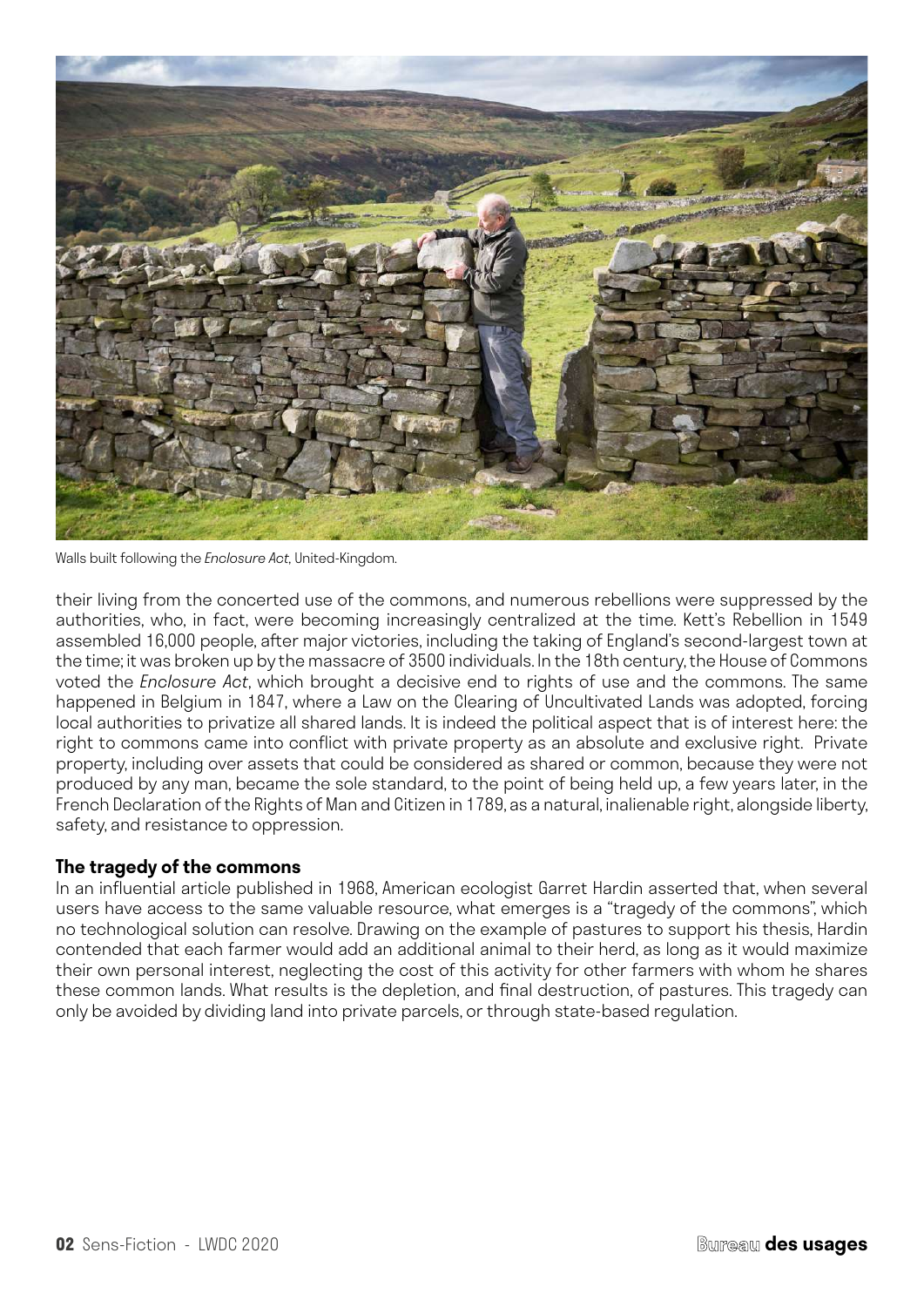It was Elinor Ostrom who would strike a blow against this individualist view of the situation, by updating the conditions of positive cooperation for the sustainable management of local resources<sup>(1)</sup>: clearly defined limits, unambiguous rules, effective monitoring, gradual sanctions for rule-breakers, conflict-resolution mechanisms, wide-scale participation in governance, and relative autonomy from higher authorities. Her approach is theoretically innovative: she challenges the utilitarian theories that predominate in economics through ground-level investigation and collection of data on both micro and macro levels. Over thirty years, she crisscrossed the planet, from Indonesia to Mexico, and the Los Angeles basin to Switzerland, looking for little-known forms of human organization that make up the Commons, studying, for example, both the organization of police divisions in Chicago and the self-governance of Nepali farmers' water system. She thus integrated the observation of human behavior into economic analysis, and enabled the creation of models, but, especially, reported on organizational modes. All resources, or natural commons, thus require management, with a view to protecting and even optimizing them. To this resource is added a non-proprietary system, a system of rights and duties. Inasmuch as it is out of the scope of property, whether public or private, it is indeed the community of individuals who have a direct interest in the protection or development of the resource and who organize themselves to define certain rights (access, collection, consumption, etc.) and duties (not exploiting the resource, maintenance, protection from third parties, etc.); these rights are only rights of use. We can see how this vision of the preeminence of use over property challenges the individualist and owner-based philosophy which the West has been immersed in since the Enlightenment: there is no need for ownership, since cooperation is an alternative to competition, and the allocation of resources can be self-regulated by local communities rather than by an overarching authority or an "invisible hand". What Elinor Ostrom reveals is powerful: she re-situates economics into the social sphere by freeing it from Marxist thinking that leads to a sole, overarching system of regulation.

<sup>1.</sup> Governing the commons, 1990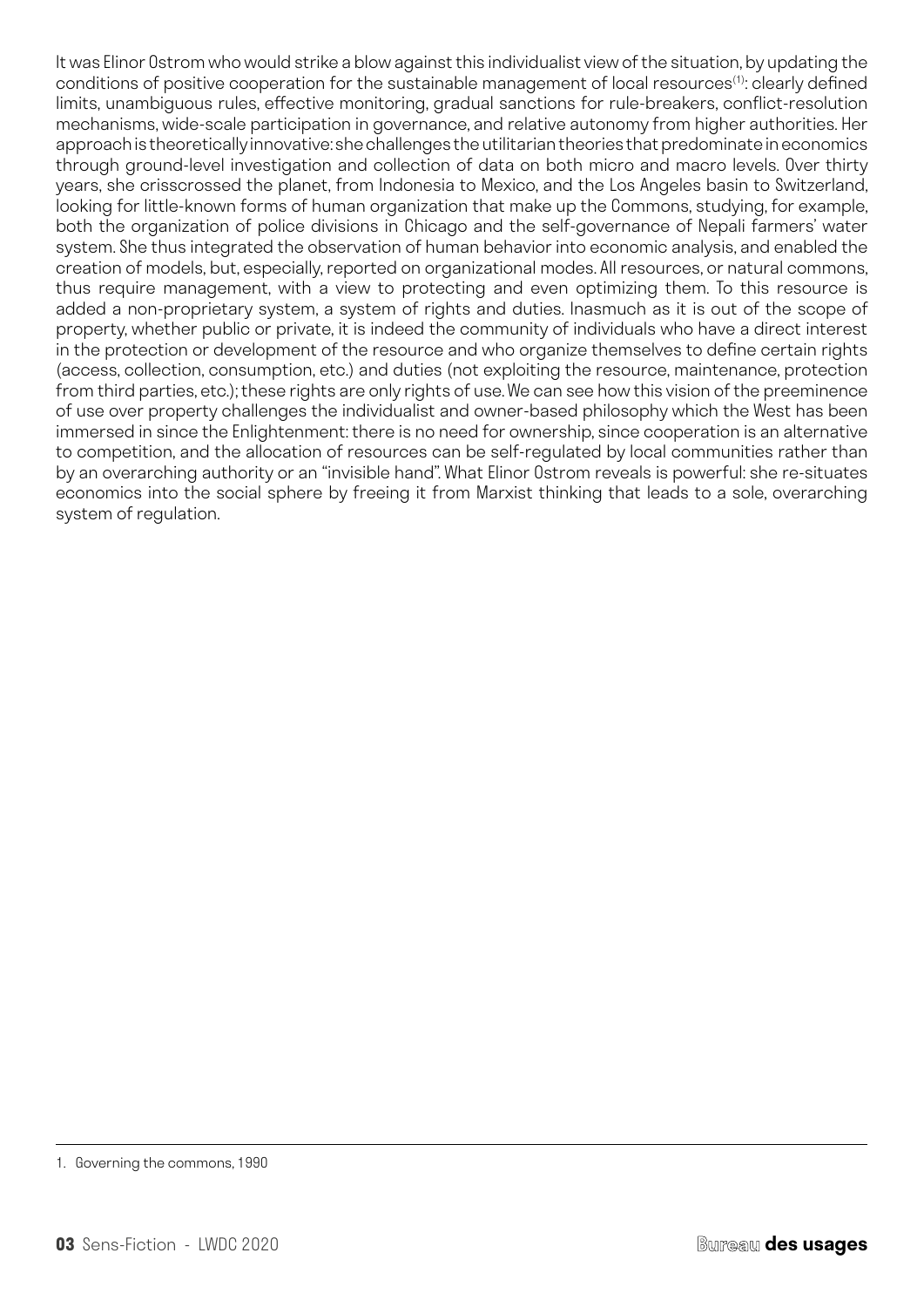

Wikipedia, by illustrator Michael Haddad

#### **The return of the Commons**

While the first two Industrial Revolutions largely postponed self-regulating modalities for governing resources, by instituting capitalism or communism as socio-economic alternatives, it is another one, the digital revolution, that will truly allow them to make a comeback.

The networking of individuals, organizations, and machines and the digitalization of content and processes actively participate in the return of the Commons in our outlooks, as well as in methods of organization and communication. And it's the fields of knowledge and culture that are the first to trigger this revolution. The decoupling of medium and content fostered by digitalization is accelerating transmission; artworks, creations, and theories no longer compete with each other, since the use by one does not preclude the one by another. The consequence of this is that social practices around sharing are proliferating. It's also interesting to notice how key players in cultural industries are reacting to this shift: old-timers are making every effort to reestablish "enclosures", notably through legal barriers (see the Hadopi law) or sales initiatives (VOD, subscriptions, etc.). Faced with this approach, various movements are emerging in the cultural and intellectual fields: Wikipedia has nearly 100,000 frequent contributors and has become an indisputable source of knowledge, while Linux and much other software are accessible, and especially, open to improvement by all; Creative Commons licenses allow for the organization of publication by protecting authors/contributors, and in mapping, where different "open maps" as bases (street, outdoor, cycling, etc.) foster the further detailing of territories every day, even the location of mobile radar stations, and we musn't forget open source, a co-creation practice based on data sharing that has become a recurrent model used even by the biggest corporations who, not so long ago, secretly protected their data out of fear of being copied...

It is indeed the interactive, inscribable, and participatory character of the internet that has allowed these self-regulated uses. A major difference with the Commons of the Middle Ages or their later offshoots, as described by Ostrom, is territoriality. It is, however, through the use of these digital tools that the commons are currently developing in terms of material goods.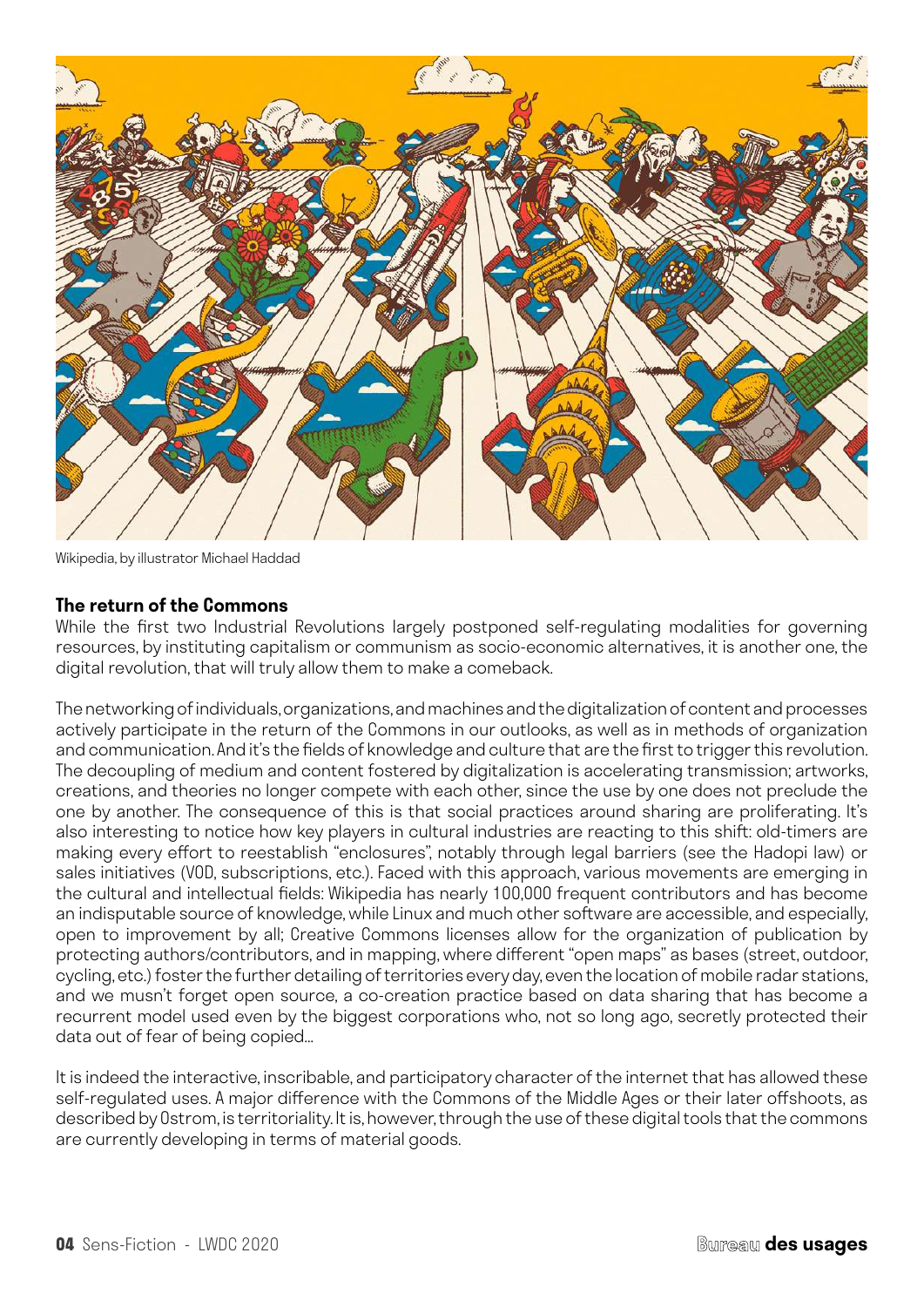

One of the many drivers working for the Uber and Lyft platforms and protesting for their rights.

#### **The so-called sharing economy**

The sharing economy is emerging as a model that can integrate this theory of the commons into our daily lives, as part of our habits. Indeed, within this economic model, access predominates over ownership: the use of a good, service, or privilege suffices. There is no need for full ownership, due to the various rental, temporary sale, exchange, or barter systems.

The internet, through disintermediation and peer-to-peer relationships, has made possible the widescale encounter of internet users interested in the same types of objects or services, by allowing for and optimizing communications between those who own and those searching for goods, services, skills, money, resources, etc. Behind these trading platforms are reputational systems (references, ratings) from users who incentivize them to "behave well" and which explain the bulk of their stunning success. Trust is in fact the cornerstone of this system; this is where we can find the foundation for building village communities, v. 2.0.

This new consumption pattern has already revolutionized many of our everyday habits: shared mobility (ridesharing, rental of on-demand mobility solutions), connecting with tourist accommodations, secondhand consumption, real estate (co-working and co-living). These "commons" are thus generating economies around them, which creates regulatory issues, since former extractive methods of ownership are being applied to the commons today, in other words, platform capitalism. Uber, AirBNB, et al: they offer interesting, wide-ranging, and comfortable services that were often previously inaccessible. Their firepower stems from practices that externalize investments and risk toward their users and their workforce, devoid of current regulation in the industries they are "uberizing" - taxi and hospitality services - to the detriment of social rights for these piece workers v. 2.0, who are making a living from this socalled sharing economy. Organizational methods for this new economy, Michel Bauwens tells us, are built on an ideological and regulatory foundation straight out of neoliberal capitalism: *"It is very easy to create a start-up. You're guided and supported. But it's much harder to create fairer economic arrangements. In an extractive regime, P2P will create very serious issues of insecurity and precariousness; it therefore requires new regulations that almost don't exist. The key is that the sharing and "commons" economy is super-productive, but its earnings are financialized without equitable sharing with the producers and generators of this value. So we're going nowhere without an appropriate regulatory system, without*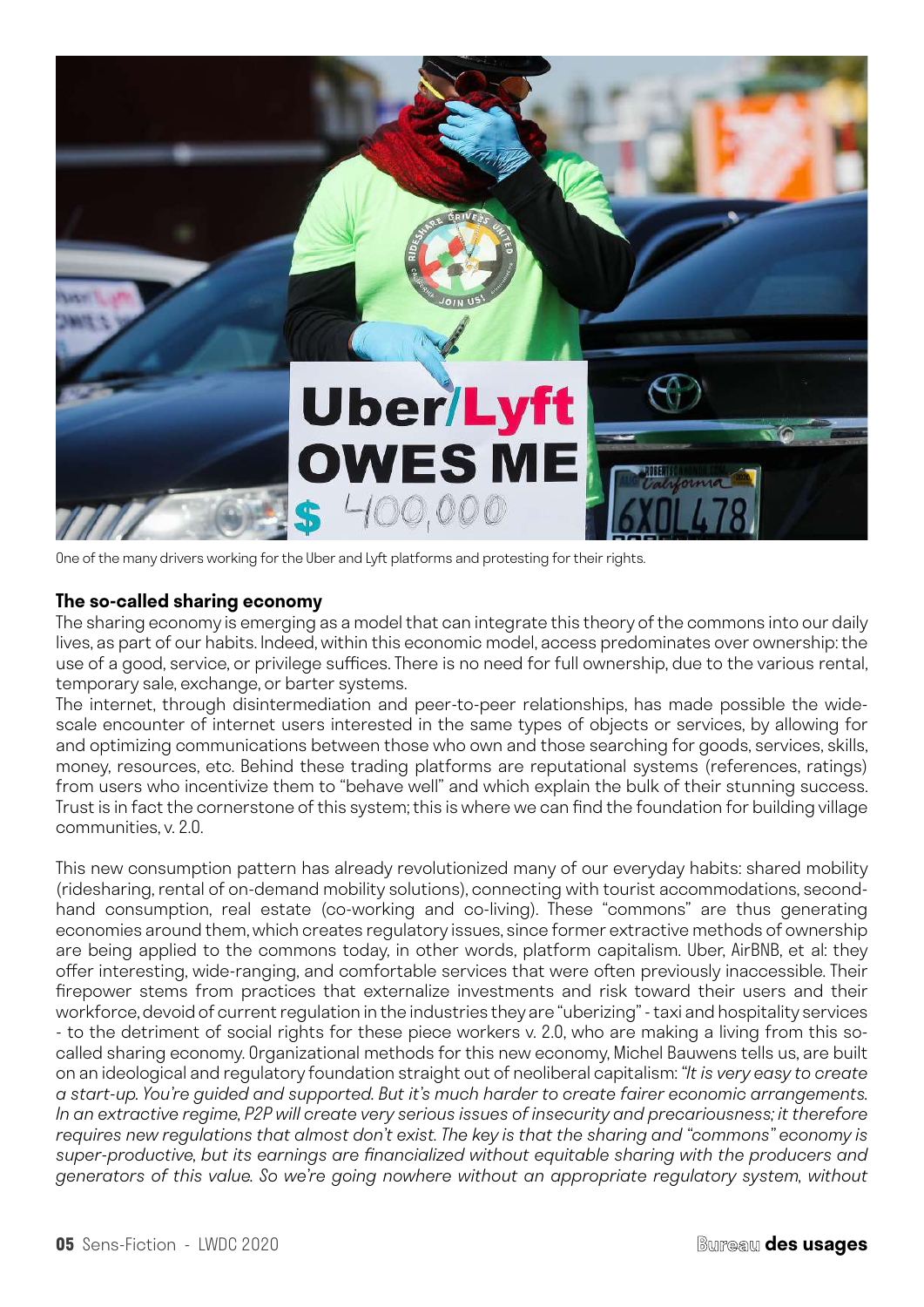

Two views illustrating the agoras from the *La Compagnie des Philanthropes (The Philanthropic Company)* project, launched through the "Réinventer Paris" (Reinventing Paris) contest.

*solidarity or how-to mechanisms to strengthen or even replace State social safety nets that are based on a declining salaried base, and they raise fairness issues, in other words, in terms of excessively 'extractive' ownership practices"(2).*

# **Collaborative learning**

Many signs are pointing to the fact that the commons are a valid alternative. It is, first of all, the longevity and solidity of certain collective experiments that are breaking out of the fields of culture, knowledge, and free software and entering the domain of consumption, from Le boncoin to Blablacar and the open management of estover rights in certain European forests, water systems in some communities, and even consumer cooperatives. Each of these experiments are gaining market share in a permanent fashion. These are indeed common practices that are taking hold within self-sufficient communities. Maker movements in favor of hardware assembled in fablabs, hackers in digital networks sharing open design and improving open-source software, and consumers united in collaborative supermarkets are all demonstrating that there is a clear endorsement of these habits and of collective, self-regulating organizational modalities, without a trusted third party, public or private.

Sharing, to raise one's standard, as well as one's quality of life. Henceforth, the issue at stake for us is to envision ways to disseminate this model based on the permanence of generative resource conditions, accessible to all. Thus, at the very basis of this revolution of the commons lies learning: Socrates taught at the very heart of the city, at the center of economic activity, and not just his students. Within the Agora, Athens' central square, a free space, as we'd call it today, merchant activity mixed with civic activity, cultural life, and neighborhood living. This competent, modular configuration is undoubtedly better suited to addressing the challenges we face today, at the dawn of the 21st century.

<sup>2.</sup> Interview with Michel Bauwens, [https://journals.openedition.org/rsa/1546#tocto1n2/](https://journals.openedition.org/rsa/1546#tocto1n2/ )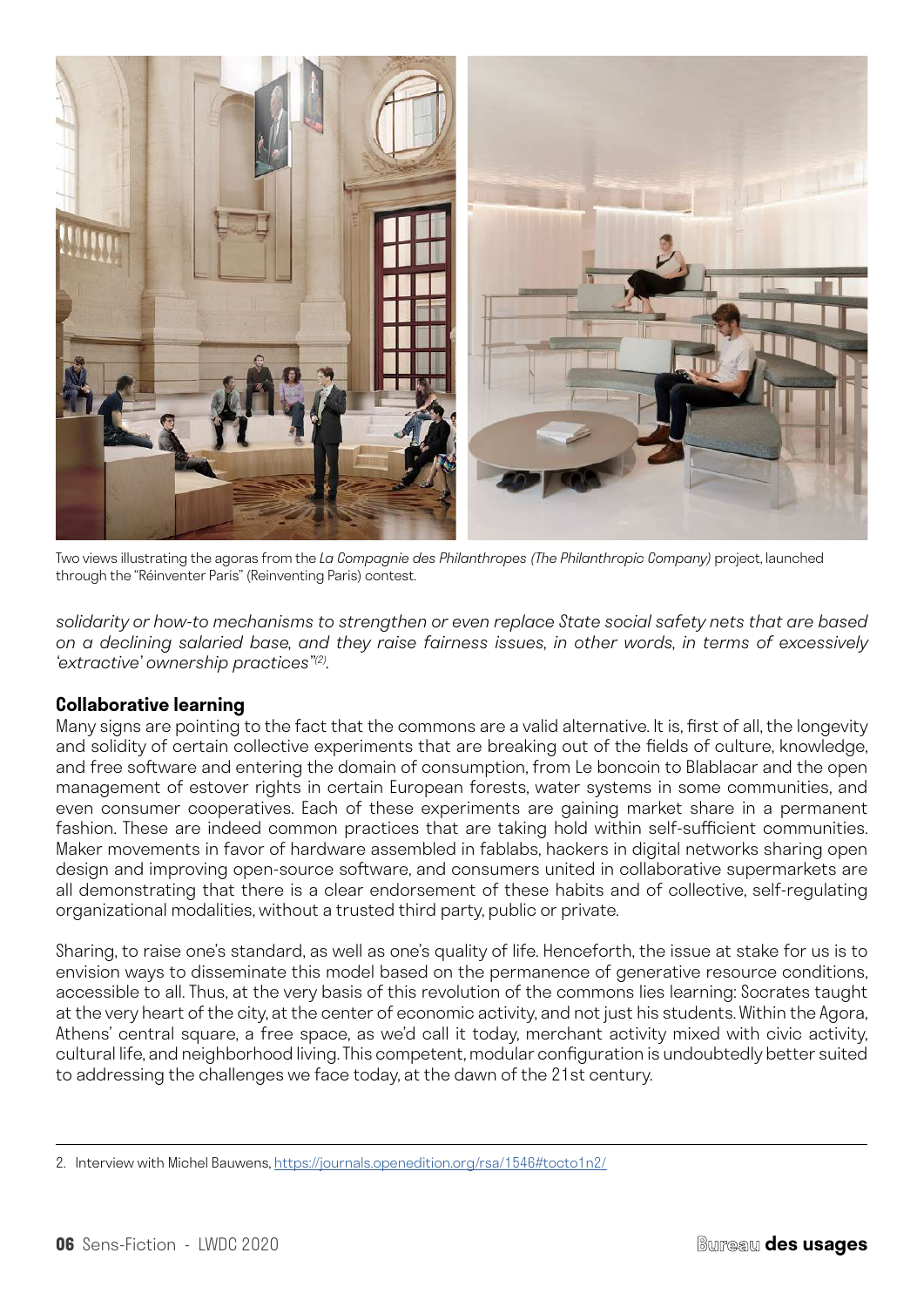

The fictional co-living agora from *Design ça tourne(Design and action!)*, presented at the Maison&Objet fair in January 2020.

Our (design) agency's approach is pragmatic, in this regard: we ask ourselves both about methods of emergence and manifestation of these common needs and about the artifacts that would be useful for their development. The practice of forecasting behaviors and uses at Bureau des usages is based on the intersection of personal journeys plotted on diagrams that include space and time. This allows for an emergence of what is relevant to share. Then, in terms of designing artifacts, we take care to craft spaces, interfaces, and opportunities for communities of shared interests to develop as a basis for these commons. We have notably dealt with the issue of spatial configuration around one specific object: bleachers. While they are generally installed in public spaces so that a large number of people can watch a small number of others (shows, rallies, conferences), we've envisioned bleachers on a smaller scale, so that they may be used as a deliberative space. This is at the very heart of the "Réinventer Paris : La Compagnie des Philanthropes" project (Reinventing Paris: The Philanthropic Enterprise), hosting pitches from project leaders, and offering them a space to be discussed and debated. Bleachers were also at the heart of the imaginary co-living space we set up at Maison&Objet: a place to share, debrief, and establish the rules.

We are also interested in an essential driver for social transformation: education. We developed our vision during two Lyon-based real estate competitions, one of which we won, EM Lyon, and the other that is still in the running, a mixed-use block for higher education and living at La Confluence.

For EM Lyon, alongside developers Altarea Cogedim, architects from PCA, communications specialists from BETC, and sociologists from Eranos, we analyzed EM Lyon Business School's learning concept, and designed an evolving project based on a set of complementary intelligences (artificial, individual, emotional, and collective) that would allow for the development, on different scales and at different intensities, of a certain Commons. The real estate development itself was designed, through generic architecture and a modular, open-design layout, to adapt to learning systems and to their future evolution, as well as to allow for shifting spatial configurations to balance shared moments with times for introspection and free expression. Nothing was "set in stone", and it was all adaptable to rules decided upon in common.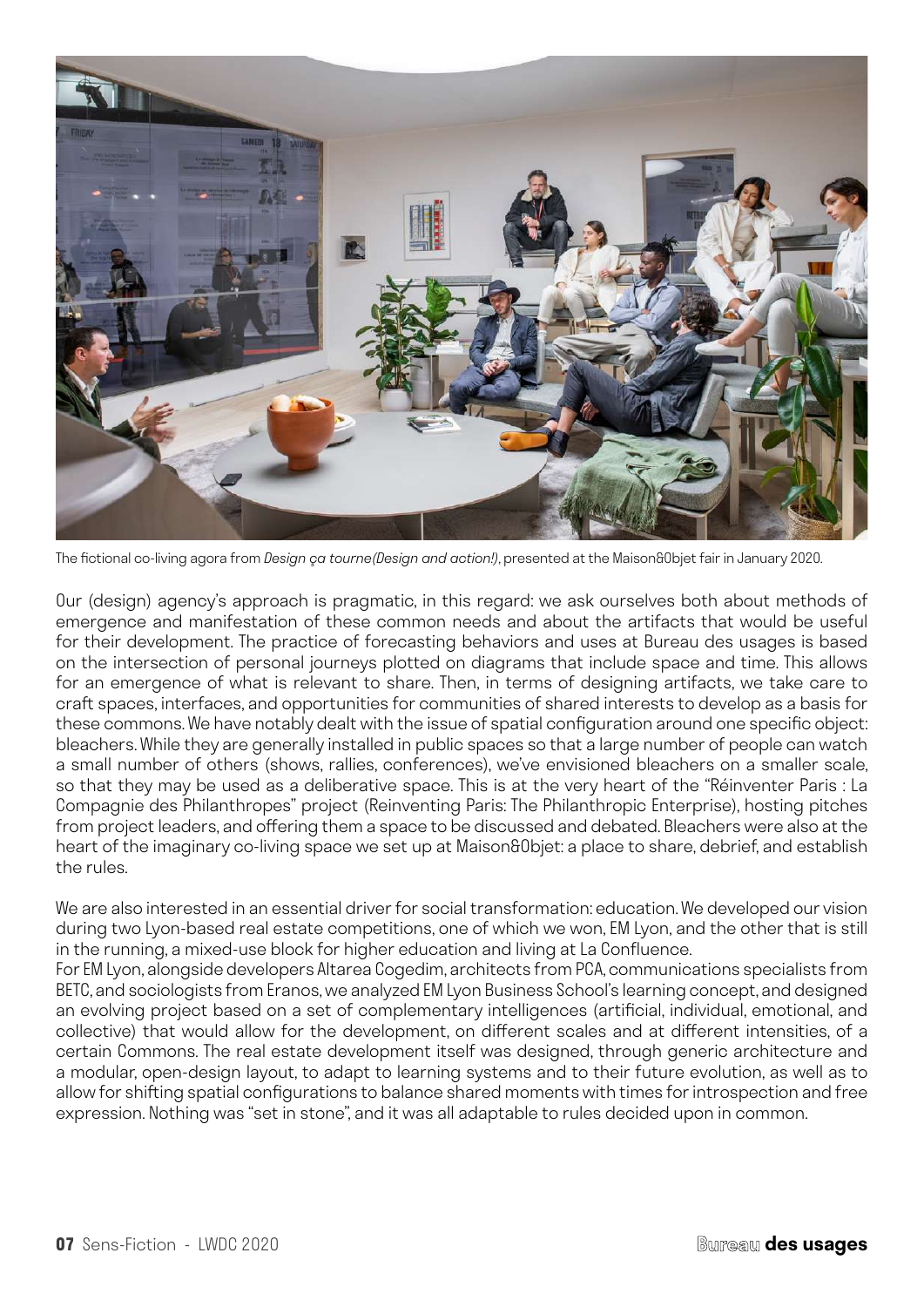

Explanatory diagram of the system created for EM Lyon.

For the B1C1 block at Confluence, we took advantage of the diverse programming to offer a programmatic system, a "remix-cube", that would allow for the envisioning of use, and, in the near future, architecture, as a set of spaces, services, and amenities that are modular and scalable. Higher education, living spaces, a walkable city...the boundaries between these programs are fleshed out in our project and host uses made by a variety of communities, who find spaces to meet and practice different activities. At the very core of the learning life, there are material and immaterial resources that we have placed in common, so that a sense of commons is created: a resource center, online courses, a test shop, concierge and barter services, collaborative community life, spaces for various practices and art exhibits, and restaurants.

#### **The secession of the commons**

In many fictional visions, the commons are built out of necessity. Following apocalypses (climate crises, atomic war, failed states, etc.), groups of individuals are forced to self-govern for their survival and often for their resistance. This self-government is less frequently constructed by choice by its participants, although this is indeed the case in two futuristic political tales, where groups secede.

*The dispossessed* by Ursula Le Guin (United States, 1974), contrasts two planets: the planet Urras, where abundance seems to reign, but in an ultra-materialistic form that preys on natural resources to benefit the ruling, owning class, where corruption and inequalities reign supreme; and its moon Annarres, inhabited two centuries earlier by the Odonians, a libertarian collective that wanted to found a utopia based on cooperative, self-governing principles. The scarcity of resources forces them to use things parsimoniously, in a strict, though democratically accepted manner. This form of organization is particularly decentralized. Its inhabitants live in solidarity in dormitories and divide their professional time between their trades and community work, every ten days (the management of waste, plants, hygiene, etc.). Food is free, and equality of the sexes has been accomplished. The protagonist, Sheveck, a brilliant physicist from Annares, cannot complete his research on the Theory of Simultaneity, which would make instantaneous communication possible throughout space, because it is too innovative to fit within the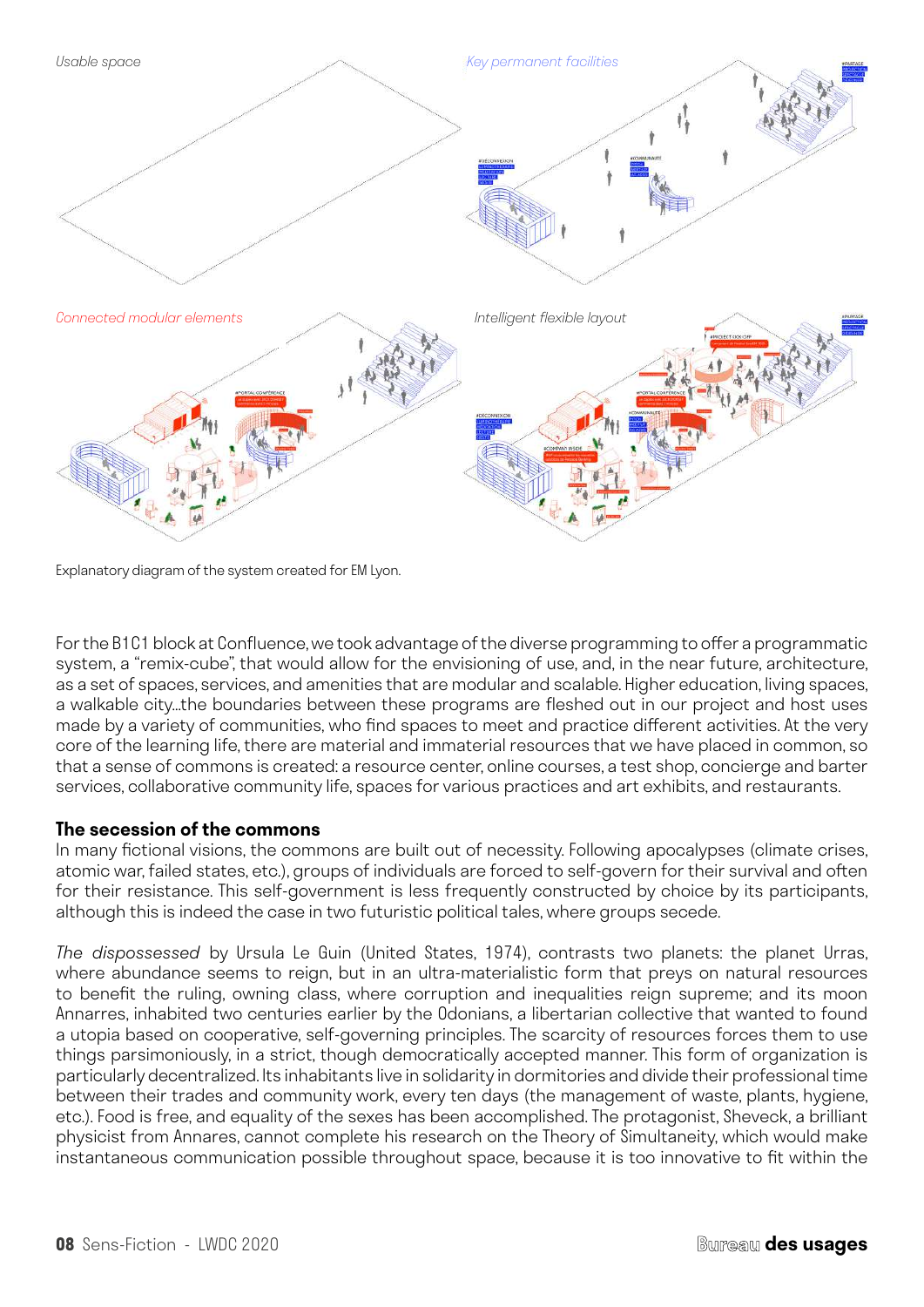

The programmatic Remix-cube envisioned by RF Studio for the B1C1 block, Lyon Confluence Illustrator: Ugo Bienvenu